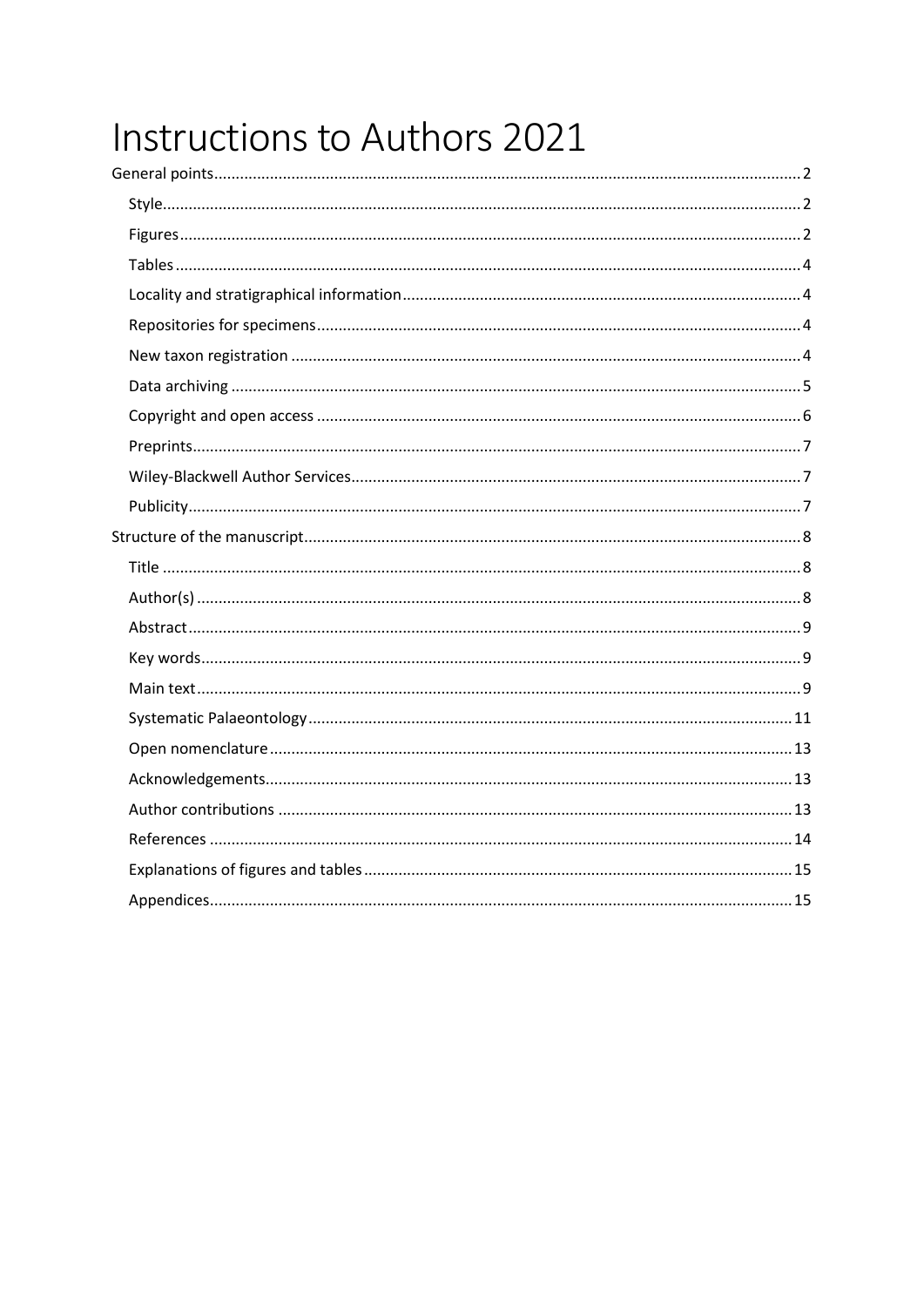# <span id="page-1-0"></span>General points

Please note that both of our journals are now fully online-only. A print on demand service is available on request.

#### <span id="page-1-1"></span>Style

- Detailed information about journal style can be found in the [Style Guide;](https://www.palass.org/publications/palaeontology-journal#for-authors) if accepted, your manuscript may be modified to follow this by a copy editor.
- Manuscripts should be in British English and use a simple and consistent written style.
- Please follow the general layout of headings and design elements, but it is **not** necessary to format your text exactly. For example, please **do not use ditto marks** in the reference list.
- Avoid long, complicated sentences and unusual words and phrases. Ideally articles should be read easily by those whose first language is not English.
- Footnotes are not allowed except in tables.
- All chronostratigraphical and geochronological names should follow th[e International](http://www.stratigraphy.org/)  [Committee on Stratigraphy](http://www.stratigraphy.org/) standard in conjunction with regional equivalents where appropriate. Regional schemes (including British ones) should not be used in isolation.

#### <span id="page-1-2"></span>Figures

- All illustrations should be referred to as Figures (Fig. or Figs) not plates or text-figs.
- Figures should be numbered in the order in which they are cited in the article.
- Please view your figures at their final intended size and check that all text is clearly legible.
- Arrange figure elements as logically as possible and avoid overcrowding.
- We strongly recommend that you use a white background for composite figures. In particular, black text on a white background is more effective than white on black, especially if it is small.
- Locality maps should include some indication of latitude and longitude; a single tick mark on one vertical and one horizontal axis is usually sufficient.
- Please include an indication of final intended size in the file name: add 166, 110 or 80 for full page width, two-thirds page width or single column width respectively (e.g. Fig1\_166.tif).
- Submit all figures as individual files (not embedded in the manuscript):

| Parameter         | Requirement                                                                 |
|-------------------|-----------------------------------------------------------------------------|
| File type         | TIFF, (EPS or PDF)                                                          |
| Resolution (TIFF) | 600 dpi                                                                     |
| Colour mode       | Grayscale (for grayscale-only figures)<br>RGB (for colour)                  |
| Font              | Arial, Helvetica or similar sans serif font                                 |
| Font size         | 6–10 point (using Arial as standard)                                        |
| Line weight       | 0.25 point minimum                                                          |
| Figure width      | Single column: 80 mm<br>$2/3$ page width: 110 mm<br>Full page width: 166 mm |
| Figure height     | Maximum 226 mm                                                              |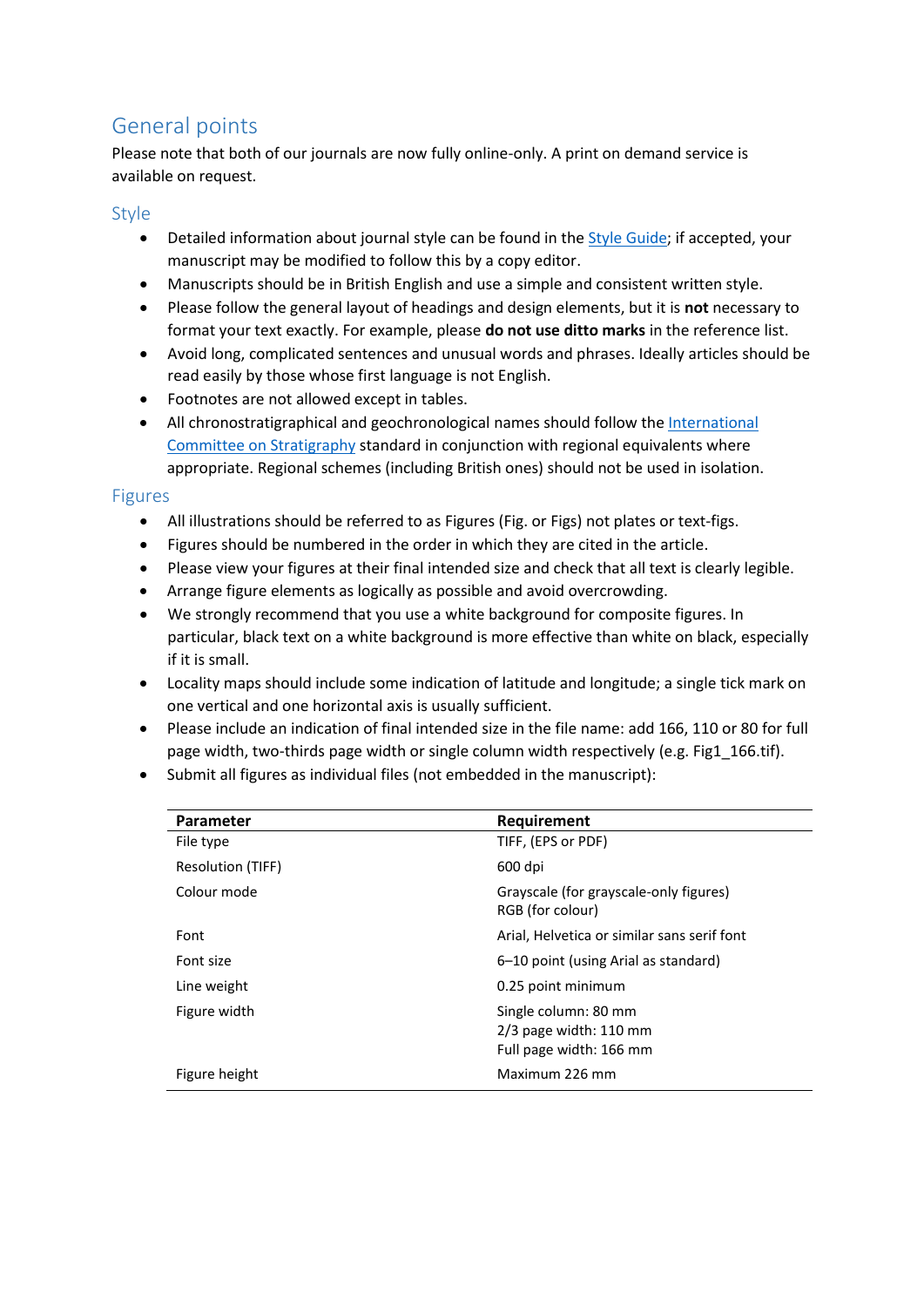

Polybessurus bipartitus, a stalked unicellular fossil broadly comparable to a modern baeocyte-forming marine cyanobacterium, but also freshwater non-baeocyte-forming Cyanostolon; from the late Mesoproterozoic Hunting Formation, arctic Canada (Butterfield 2001). B. Fohyella campbellii (type specimen), an endolithic

Arial,

6 pt

- of mat-building photosynthetic cyanobacteria; from the earlymiddle Neoproterozoic Limestone-Dolomite Series, upper Eleonore Bay Group, East Greenland; photograph courtesy of A. H. Knoll. D, Siphonophycus sp. showing entangled mat-like habit in two dimensions (acid-isolated from shale); from the early Neo-
- Figure lettering should be in a sans serif font such as Arial or Helvetica using a point size equivalent to 6–8 point Arial; avoid the use of italic font (except for taxon names).
- Figures should be submitted as individual files, preferably in TIFF format although high quality PDF and EPS are also acceptable. Resolution should be 600 dpi, except for photographs without text labels:



greyscale: 600 dpi

black & white only: 600 dpi

- LZW compression should be used to reduce file size.
- For more detailed information on figures, see our [Figure Guidelines.](https://www.palass.org/publications/palaeontology-journal#for-authors)
- When you upload your figures to ScholarOne, please copy the caption for each figure into the box on the upload form. This will copy the caption to the figure in the review proof.
- Please also list all figure captions at the end of your manuscript.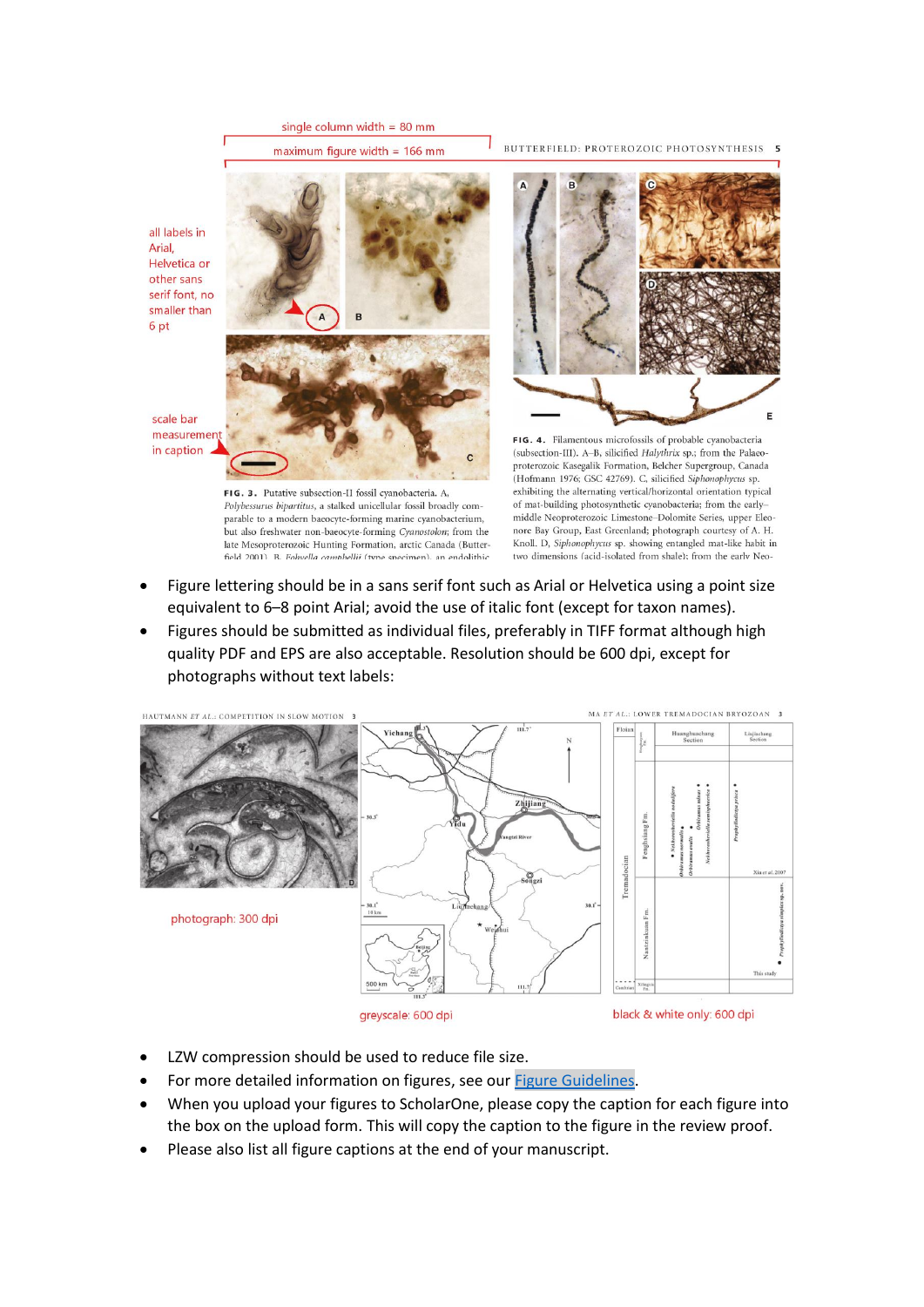#### <span id="page-3-0"></span>Tables

Table style does not include shading, diagonal or vertical rules. Horizontal rules will only be inserted at the top and bottom, and to delineate the main headings at the top of a table.

If you have textual information that requires a more complex layout, it may be more appropriate to submit it as a figure.

Tables should be submitted in an editable format (i.e. not as an image file).

Tables are re-keyed by the typesetter; the alignment of text and numbers should be clear in the submitted version.

Data tables larger than one page should be submitted to an associated [belowd](#page-4-0)ata archive (see [below\)](#page-4-0).

Table captions should include a single, short, descriptive phrase, with all additional information/abbreviations in a footnote.

# <span id="page-3-1"></span>Locality and stratigraphical information

Usually, both are required for any materials discussed. Either or both may not be available for material in existing collections. Less specific information may be appropriate if any threat to fossiliferous sites is suspected.

It is often useful to include a location map that summarizes the geology and/or geography of the study region. All geographical names (including countries) and locality names mentioned in the text should be shown. An inset map, indicating the wider geographic context of the study area, may also be useful. Ideally, labelling on these maps should be oriented horizontally and of an appropriate size.

Maps should include an indication of latitude and longitude, and, where appropriate, a scale in metres or kilometres. A single labelled tick mark on one horizontal and one vertical edge is sufficient.

Details of palaeontological samples and specimens should include clear provenance information to ensure full transparency of the research methods. Samples should always be collected and exported in accordance with relevant permits and local laws, and in a responsible manner. Any submission detailing new material from protected sites should include information regarding the requisite permission obtained.

# <span id="page-3-2"></span>Repositories for specimens

Palaeontological and type specimens should be deposited in a recognised museum or collection to permit free access by other researchers in perpetuity.

All must be assigned unique catalogue numbers. The status of additional material used must also be recorded. Catalogue numbers should be recorded in the manuscript at the most appropriate point; this will usually be within the Systematic Palaeontology section and/or the figure captions.

# <span id="page-3-3"></span>New taxon registration

To comply with ICZN Code regulations, any new zoological taxa must be registered with [ZooBank](http://zoobank.org/) before electronic publication is recognised. Authors must register any new zoological taxa as soon as the article is accepted for publication without further revision (not on submission). To register new taxa, and obtain Life Science Identifiers (LSIDs), visi[t http://zoobank.org.](http://zoobank.org/)

Placeholders should be inserted for: (1) each new taxon LSID, immediately after the main the heading for that taxon in the systematic section (*LSID*. urn:lsid:zoobank.org:act:XXXXX); (2) the ID for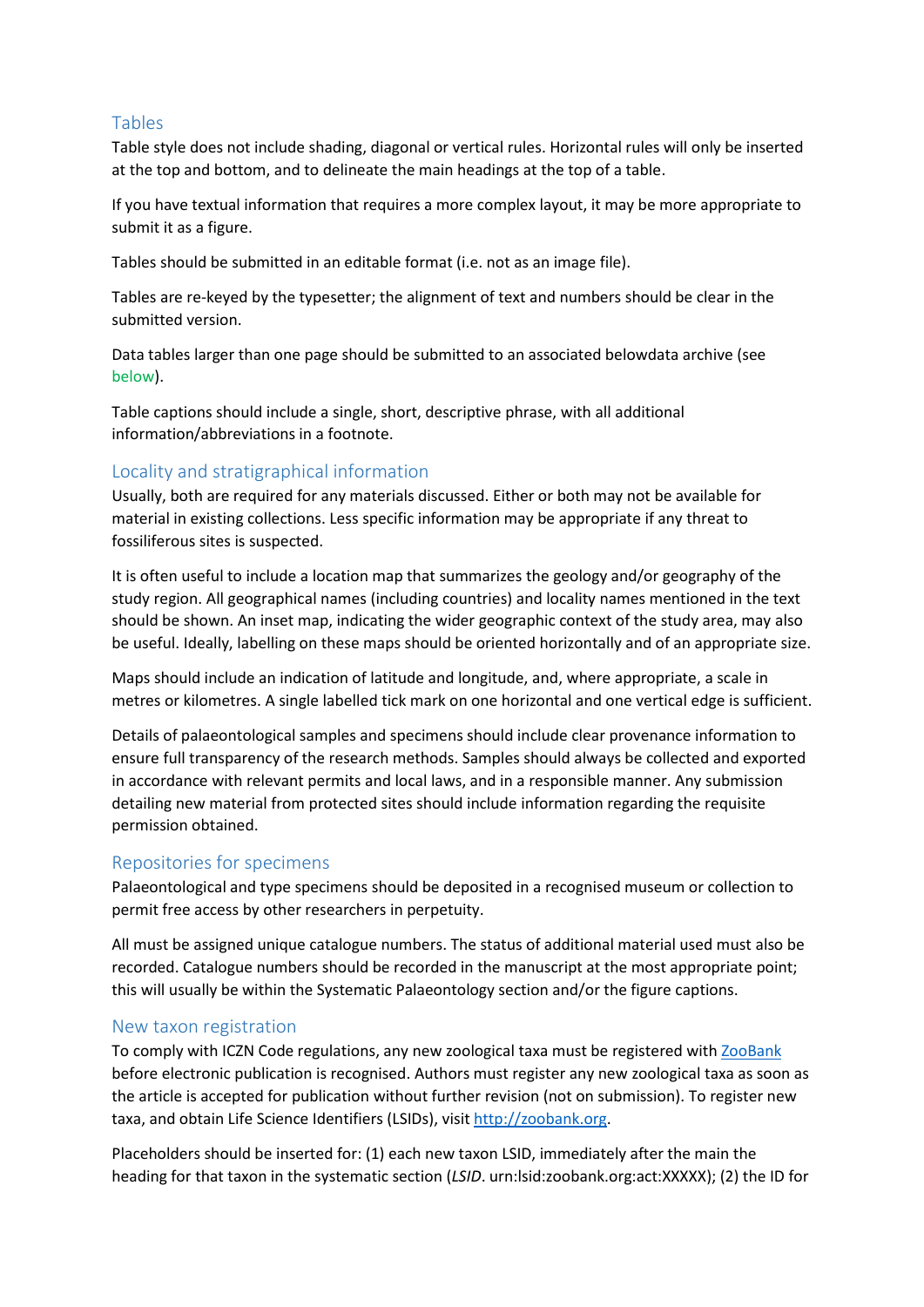the paper, in a Data Archiving Statement (see [Data archiving, below\)](#page-4-0). These are replaced with the final links as part of our production process.

The ICN (formerly ICBN) Code accepts electronic publication in *Palaeontology* and *Papers in Palaeontology* of new plant (seed plants, ferns and lycophytes) and algal names without registration, but an LSID must be obtained for any new fungal name, including members of the Oomycota and lichen-forming fungi (authors should register name(s) with either [Mycobank](http://www.mycobank.org/) or [Index Fungorum\)](http://www.indexfungorum.org/). For additional information, please see the [ICN Code Chapter F Section 2 Article F.5.](https://www.iapt-taxon.org/nomen/pages/main/art_f5.html)

#### <span id="page-4-0"></span>Data archiving

We no longer upload any supplementary information on our publisher's website. This information needs to be properly curated.

Supporting data (measurement records, image archives, scan data, character lists, matrices etc.) should archived in an appropriate secure data repository such as [MorphoSource,](https://www.morphosource.org/) [Dryad,](http://datadryad.org/) [MorphoBank,](http://morphobank.org/) [MorphDBase](https://www.morphdbase.de/) o[r TreeBase.](http://www.treebase.org/) If you wish to use Dryad, The Palaeontological Association will pay the required fee; please indicate that you wish to do so on the submission form and you will receive further instructions.

We recommend that matrices and other phylogenetic data are archived in [MorphoBank.](http://morphobank.org/) Further information will be provided as part of our review process.

For scan data, please follow the best practice recommendations of Davies *et al*.(2017) [\(https://doi.org/10.1098/rspb.2017.0194\)](https://doi.org/10.1098/rspb.2017.0194) and confirm that data is curated and sufficient metadata included with the archive. We recommend that 3D-scan data are uploaded to [MorphoSource](https://www.morphosource.org/) so that one or more DOI(s) can be assigned and the record(s) can be linked to the institution holding the original specimen.

To ensure that your data are archived in the most accessible format, please take time to look at the archiving advice provided by Dryad (even if you intend to upload your data to a different repository): [https://datadryad.org/stash/best\\_practices](https://datadryad.org/stash/best_practices)

It is advisable to use non-proprietary, openly documented formats, and you should be aware that numerical or tabulated data in Word is particularly problematic as it has to be extracted and transformed in order to be reusable. Dryad encourages uploading data in multiple formats if styling is important (e.g. [https://doi.org/10.5061/dryad.7kj764d\)](https://doi.org/10.5061/dryad.7kj764d). There is further guidance on file formats here: [https://datadryad.org/stash/best\\_practices](https://datadryad.org/stash/best_practices)

Any data archive is a separate publication so it is important that it is entirely self-contained. A text README file is useful, with information about what the data are, how they were obtained and, if they are not in a commonly readable format, how to use or access them. Cornell University's Research Data Management Service Group has created a helpful guide to writing such a document: <https://data.research.cornell.edu/content/readme>

Include a Data Archiving Statement immediately before the References with details of the repository used, and ideally information that will allow a reviewer to access the unpublished record, e.g.:

#### DATA ARCHIVING STATEMENT

This published work and the nomenclatural acts it contains, have been registered in ZooBank: http://zoobank.org/References/XXXXXXXXX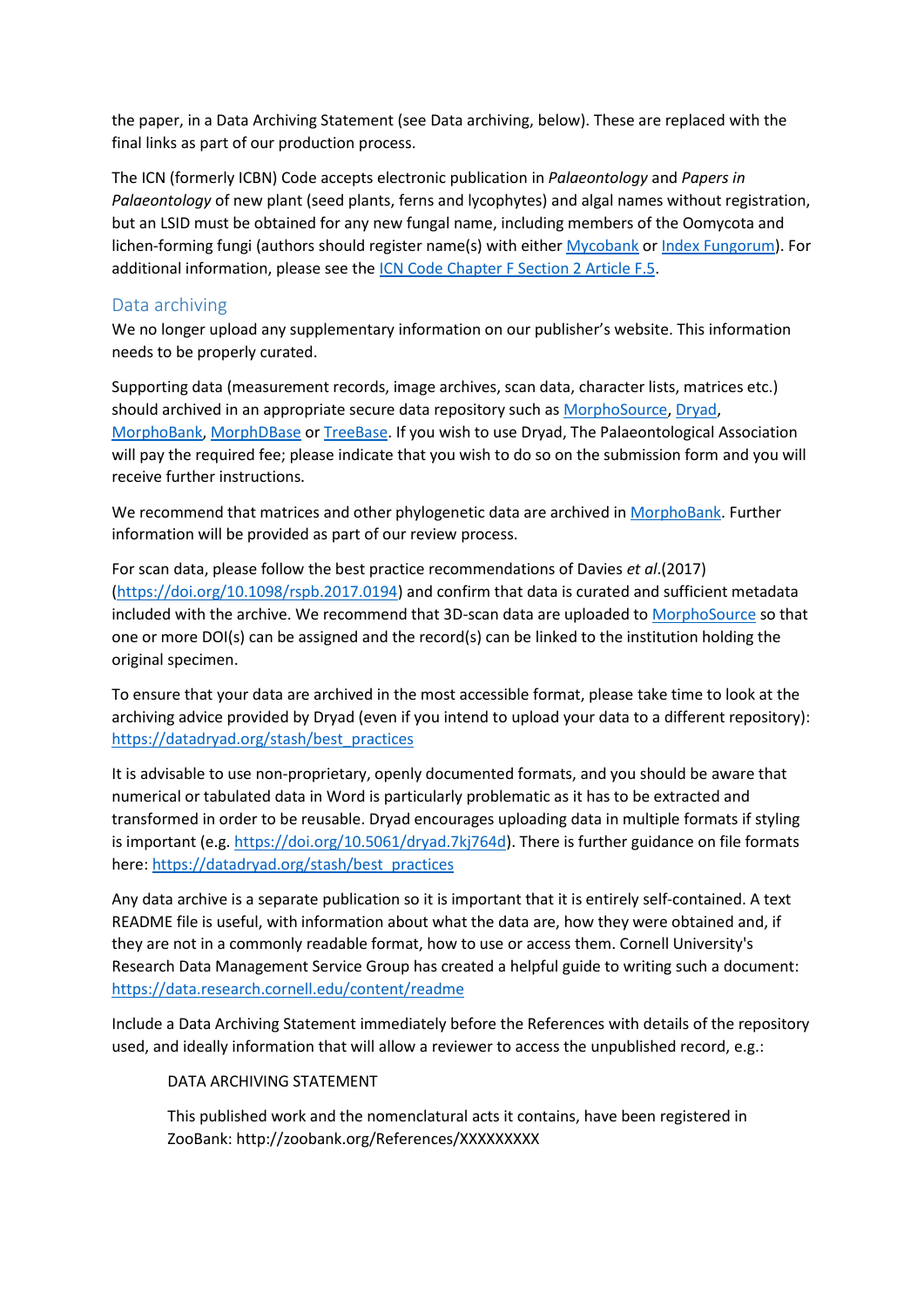Data for this study [including x, y and z] are available in the Dryad Digital Repository: https://datadryad.org/stash/share/XXXX **[please note that the data for this paper are not yet published and this temporary link should not be shared without the express permission of the author]**

We recommend that you also refer to the data in the text; please cite a reference in the form:

CARPENTER, D. K., FALCON-LANG, H. J., BENTON, M. J. and GREY, M. 2015. Data from: Early Pennsylvanian (Langsettian) fish assemblages from the Joggins Formation, Canada, and their implications for palaeoecology and palaeogeography. *Dryad Digital Repository*. https://datadryad.org/stash/share/XXXX

BECK, R. M. D. 2012. Data from: An 'ameridelphian' marsupial from the early Eocene of Australia supports a complex model of Southern Hemisphere marsupial biogeography. *MorphoBank*, P739. <https://doi.org/10.7934/P739>

BRONSEN, A. and O'LEARY, R. 2018. Project: Carcharopsis wortheni. *MorphoSource*. [https://www.morphosource.org/Detail/ProjectDetail/Show/project\\_id/387](https://www.morphosource.org/Detail/ProjectDetail/Show/project_id/387)

RAGAZZOLA, F. 2019. Palaeoenvironmental reconstruction of Early Holocene coralline algae from the Mediterranean Sea. *Pangaea*. <https://doi.org/10.1594/PANGAEA.902268>

LONG, J. 2015. *Atractosteus spatula*, alligator gar. *Digital Morphology*. http://digimorph.org/specimens/Atractosteus\_spatula/

#### <span id="page-5-0"></span>Copyright and open access

When an article is accepted, the corresponding author will receive details of the Wiley Author Licensing Service (WALS) and be invited to sign a licence agreement on behalf of all authors.

At this stage, authors can elect for gold open access publication on payment of an Article Processing Charge (APC), by selecting the OnlineOpen option. The following Creative Commons License Open Access Agreements are available:

| CC BY       | <b>Creative Commons attribution</b>                          |
|-------------|--------------------------------------------------------------|
| CC BY NC    | Creative Commons attribution, non-commercial                 |
| CC BY NC ND | Creative Commons attribution, non-commercial, no derivatives |

For more information on these licenses se[e http://creativecommons.org.](http://creativecommons.org/) The [terms and conditions](http://www.wileyopenaccess.com/details/content/12f25db4c87/Copyright--License.html) of these open access agreements, and [FAQs](http://authorservices.wiley.com/bauthor/faqs_copyright.asp) are available on Wiley's website.

Authors not wishing to select gold open access will be presented with the electronic copyright transfer agreement (eCTA).

Please note that your research funder and/or institution may have a mandatory open access or licensing policy. For more information, please visit<http://www.wiley.com/go/funderstatement> and consult your funder and institution policies.

All articles published in *Palaeontology* and *Papers in Palaeontology* are eligible for green open access. Authors may submit the final accepted manuscript (after peer review correction, but before copy editing) to an institutional or subject repository to be made freely available after a period of 12 months from the date of online publication. This may not be replaced with the final published version. Upload of the submitted (not peer reviewed; preprint) manuscript to a similar repository is allowed on acceptance.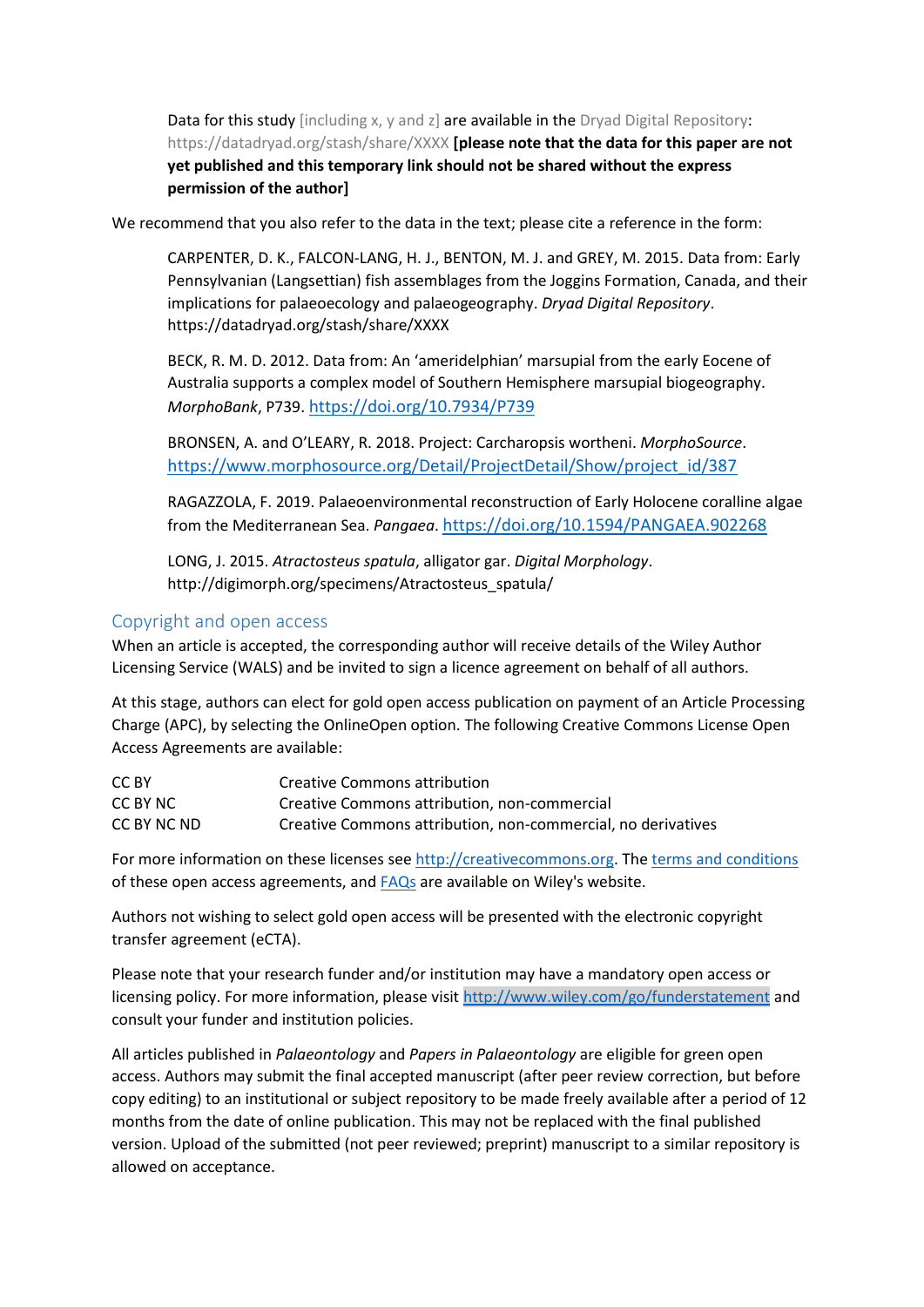#### <span id="page-6-0"></span>Preprints

A preprint is a manuscript version that has not been through formal peer review. It may be posted online pre-submission or post acceptance of a revised version. With regard to the former we do not consider papers that have been posted on preprint servers such as paleoRχiv or bioRχiv, prior to submission to our journals. This is because the Palaeontological Association aims to publish the results of important original research; we do not accept papers describing work that has been published before, as this diminishes their immediacy and impact. Prior publication is defined as follows: results are considered to have already been published if they have appeared in sufficient detail to allow replication, are publicly accessible with a DOI, and can be cited. A paper has clearly been published if it has appeared in a journal or server cited by any widely used abstracting service, whether in print or online, in English or in any other language. Conversely, an abbreviated summary of work in a conference abstract does not constitute prior publication. However, when two of the three criteria (replicability, public accessibility, citeability) are met, or only a portion of an article has appeared before, the authors must convince the Editorial Board at the time of submission that the available preprint data is essential for the submitted paper yet forms only a minor, supportive contribution to the work they now wish to be considered. A paper that has been posted on a preprint server prior to submission and which largely or completely replicates the results being presented will be considered publicly accessible and citeable and will be rejected.

Authors must disclose details of preprint posting, including DOI and licensing terms, upon submission of a manuscript. When a manuscript is made available in its published state in *Palaeontology* or *Papers in Palaeontology*, it is the author's responsibility to ensure that the preprint record is updated with a publication reference, including the DOI and a URL link to the published version of the article on the journal website.

Upload of a preprint at the same time as submission or following submission is acceptable. However, please be aware that preprints including new taxonomic names should not be uploaded before publication of the final version of record.

#### <span id="page-6-1"></span>Wiley-Blackwell Author Services

Once an article has been accepted, online production tracking is now available for your article through Wiley-Blackwell's Author Services. This tool enables authors to track their accepted article through the production process to publication online. Authors can check the status of their articles online and choose to receive automated e-mails at key stages of production. The author will receive an e-mail with a unique link that enables them to register and have their article automatically added to the system. Please ensure that a complete e-mail address is provided when submitting the manuscript. Visit<http://authorservices.wiley.com/bauthor> for more details on online production tracking and for a wealth of resources including FAQs and tips on article preparation, submission and more.

#### <span id="page-6-2"></span>Publicity

<span id="page-6-3"></span>You will be asked to submit a 100 word summary of your paper on the submission form. This will be used to tweet your paper on publication and may be passed to Wiley Marketing. Please advise the [Publications Officer](mailto:editor@palass.org) as soon as your paper is accepted if you intend to organise a press release through your institution and require a fixed publication date.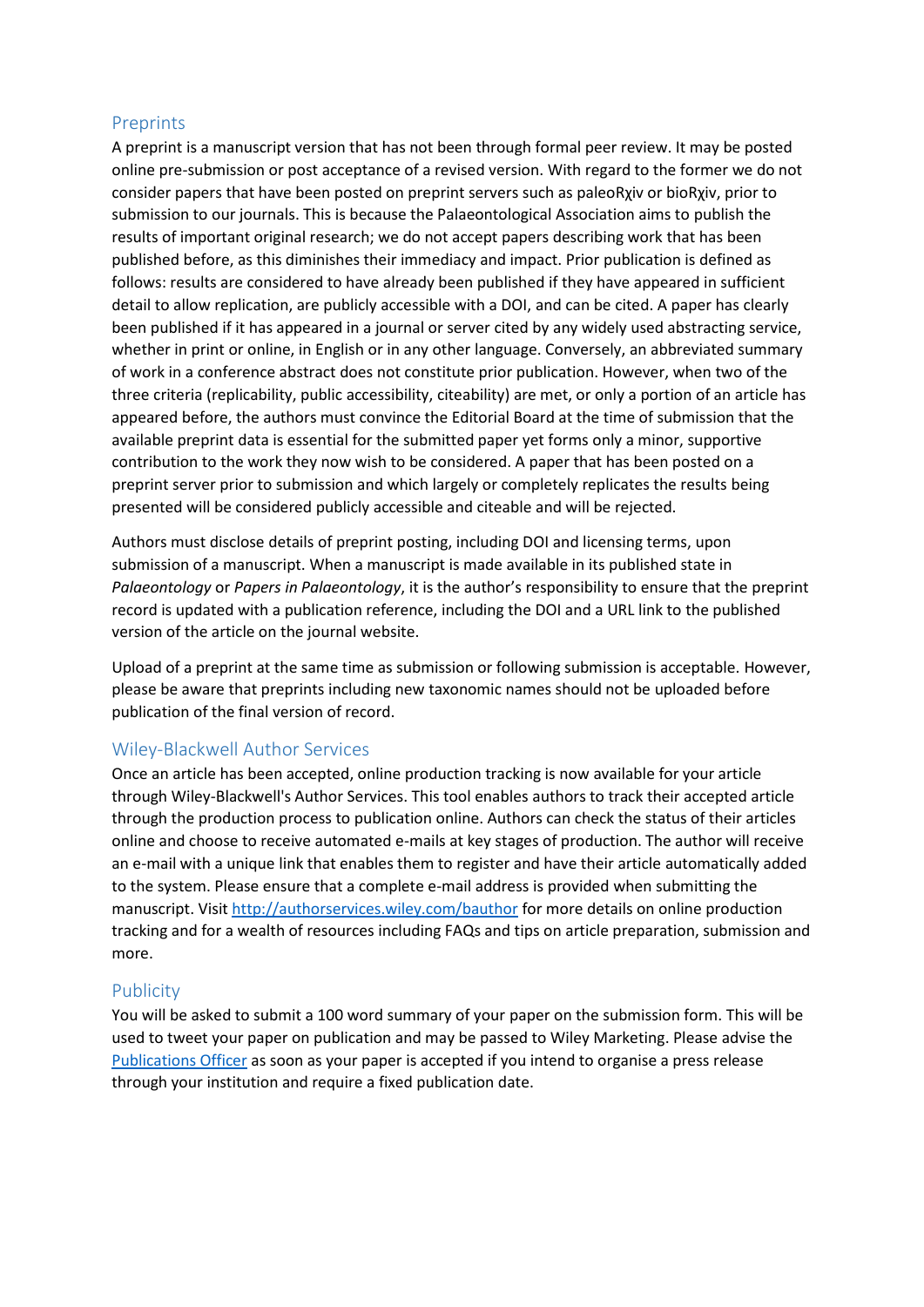# Structure of the manuscript

The following sections describe the typical organization of the manuscript. It is not essential to follow the styling of published articles exactly (e.g. the title should not be presented in upper case; all author names should be included in all references) but you must follow the general structure. For a detailed description of the journal style that will be imposed please see the [Style Guide.](https://www.palass.org/publications/palaeontology-journal#for-authors)

# <span id="page-7-0"></span>Title

- Use sentence case (initial capitals for first word and any proper nouns only)
- The title should be short and informative to the general reader
- It should be descriptive and incorporate a key phrase related to your topic
- Generally, papers are more widely read if their titles are shorter (see [https://www.nature.com/news/papers-with-shorter-titles-get-more-citations-1.18246\)](https://www.nature.com/news/papers-with-shorter-titles-get-more-citations-1.18246)
- Include the fossil group, age and general location, if these are appropriate
- Do not include dated taxonomic citations; if necessary include only the author name (e.g. *Pelagiella exigua* Resser & Howell).

# <span id="page-7-1"></span>Author(s)

- First and surnames of each author should be given in full and any middle names denoted by initials.
- Affiliations of authors should be noted by numbered superscripts, including postal addresses for all authors and an email address for any corresponding author at least.
- Authors may indicate more than one affiliation, for example if they currently hold positions in more than one department or institution. In cases where the work submitted was undertaken at a different institution to the one where the author is now based, both institutions may be listed and the current address indicated as below.
- We require at least the corresponding author to be registered with ORCiD. An ORCiD identifier allows a publication to be permanently linked to the individual author, even if they change institution or name. It is free to register [\(http://orcid.org/\)](http://orcid.org/). If each author can link their ScholarOne account directly to ORCiD (which requires logging into ORCiD to authorise) they will automatically be added on this and any future paper you might submit, and metadata for a published paper will automatically be sent to their ORCiD account. You can also simply add IDs to the manuscript (with the affiliation information) but our publisher cannot push publication data to ORCiD without consent.
- The corresponding author(s) should be indicated with an asterisk if it is not the first named.

#### *Example*

by JO J. BLOGGS<sup>1</sup>, CHARLES J. BUCHER<sup>1,2</sup>, ALRED J. GEORGE<sup>1\*</sup> and BRIAN J. THOMAS<sup>2,3\*</sup>

<sup>1</sup>Institut für Geologie, Mineralogie und Paläontologie, Universität Berlin, Poppelsdorfer Schloß, 32456 Berlin, Germany; jo.bloggs@uni-berlin.de, cbucher@uni-berlin.de, ageorge@uni-berlin.de

<sup>2</sup>Department of Environmental Biology, University of East Greenwick, College Green, London, UK; cbucher@biologygreenwick.ac.uk

<sup>3</sup>*Current address*: Department of Geology, University of Georgia, College Square, Dublin 2, USA; thomasbj@georgia.edu

\*Corresponding authors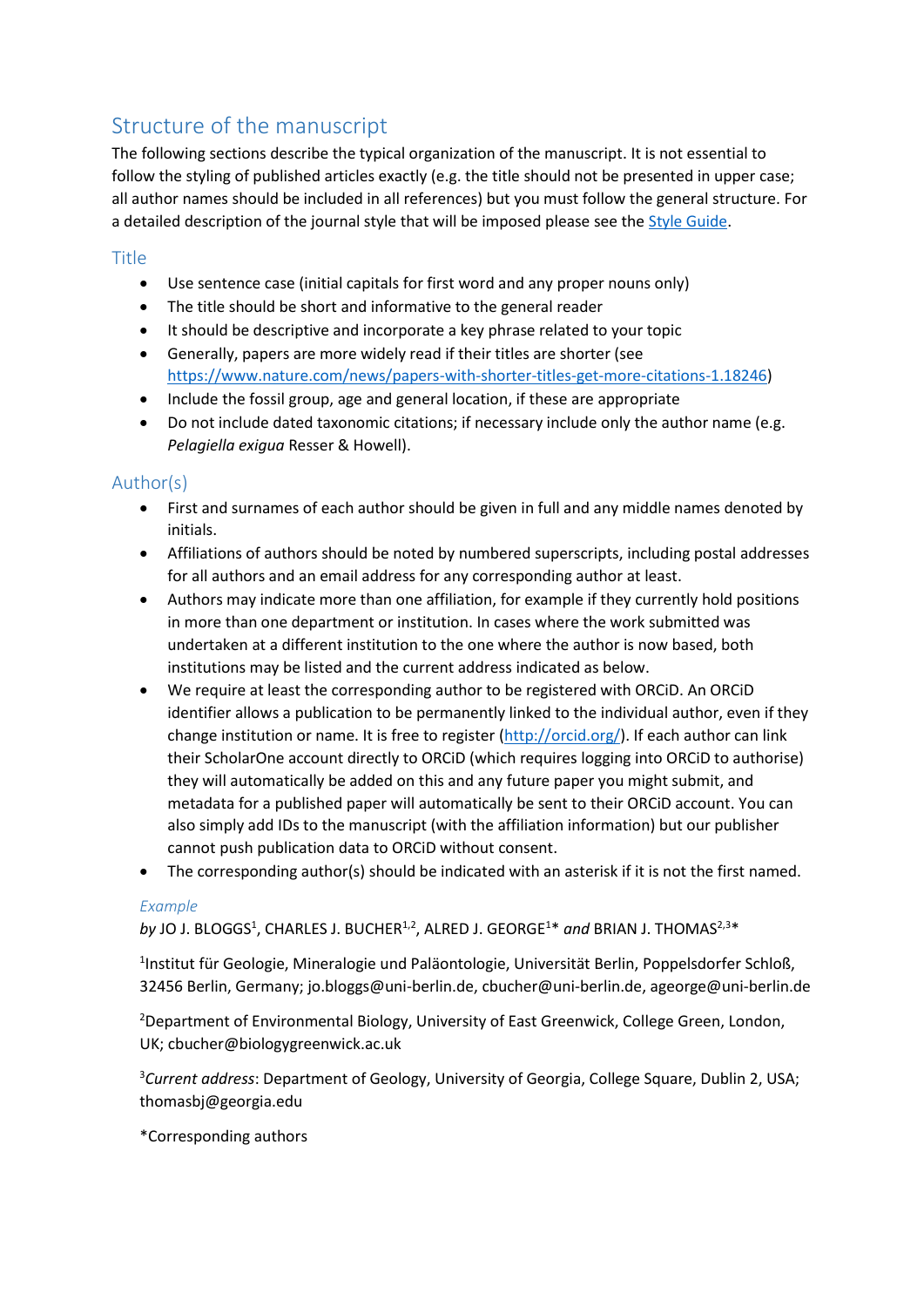# <span id="page-8-0"></span>Abstract

A concise abstract, usually a single paragraph, is required at the beginning of all articles (except Discussions and Replies). The abstract reaches a much wider audience than the article or journal. It should summarize the main results and conclusions of the article. It must mention the names of all new taxa. Repeat your key words within your abstract. Do not include citations other than short form taxonomic citations (comprising name only, e.g. *Dicynodon* Owen). Any new taxa should be named.

Some abstracting databases have a limit on the number of words accepted. Your abstract should not exceed 250 words.

# <span id="page-8-1"></span>Key words

Please provide up to six individual words or phrases (e.g. Cambrian explosion). They should be in lower case unless by convention they begin with a capital letter (e.g. echinoids, Echinoidea). The purpose of key words is to assist indexing services and make your article more visible online. For more information see Wiley's [Search Engine Optimization](http://olabout.wiley.com/WileyCDA/Section/id-828012.html) guide.

#### *Example:*

**Key words:** amphibian, eyeball, Mesozoic, orbit, Stereospondyli, Temnospondyli.

#### <span id="page-8-2"></span>Main text

- The general structure should be as follows: Introduction, Geological Setting, Material and Method, Results, Discussion, Conclusion.
- Ensure that content of separate sections e.g. 'Results' and 'Discussion' remains distinct.
- The Introduction does not have a heading. The main aims of the article and its appeal to a general audience should be outlined in this section.
- Detailed formal systematic descriptions should be placed at the end of the article after the significance of the taxa has been established.

#### <span id="page-8-3"></span>**Headings**

There are three orders of headings used in the main text; please ensure that these are distinct in your manuscript.

Any Systematic Palaeontology section should use centred headings (see [Systematic Palaeontology,](#page-10-0) [below\)](#page-10-0).

#### **Lists**

There are two forms of numbered list within the journal style: (1) for short points; (2) please use an inline list; (3) with fully bracketed numbers; and (4) separated by semicolons. If the points in your list are longer:

- 1. Please use unbracketed numbers.
- 2. Begin each point on a new line.
- 3. Each point is self-contained, may include more than one sentence and ends with a full stop.
- 4. Note that as each point will be fully indented, the lines will be short and this is not suitable for very large amounts of text (more than about 150 words per point).

#### Citation of references

• The citation style does not include a comma unless the citation refers to the naming of a new taxon; i.e. Molnar 1986; Rich & Vickers-Rich 2003; Close *et al*. 2009; but *Rhinonycteris tedfordi* Hand, 1997.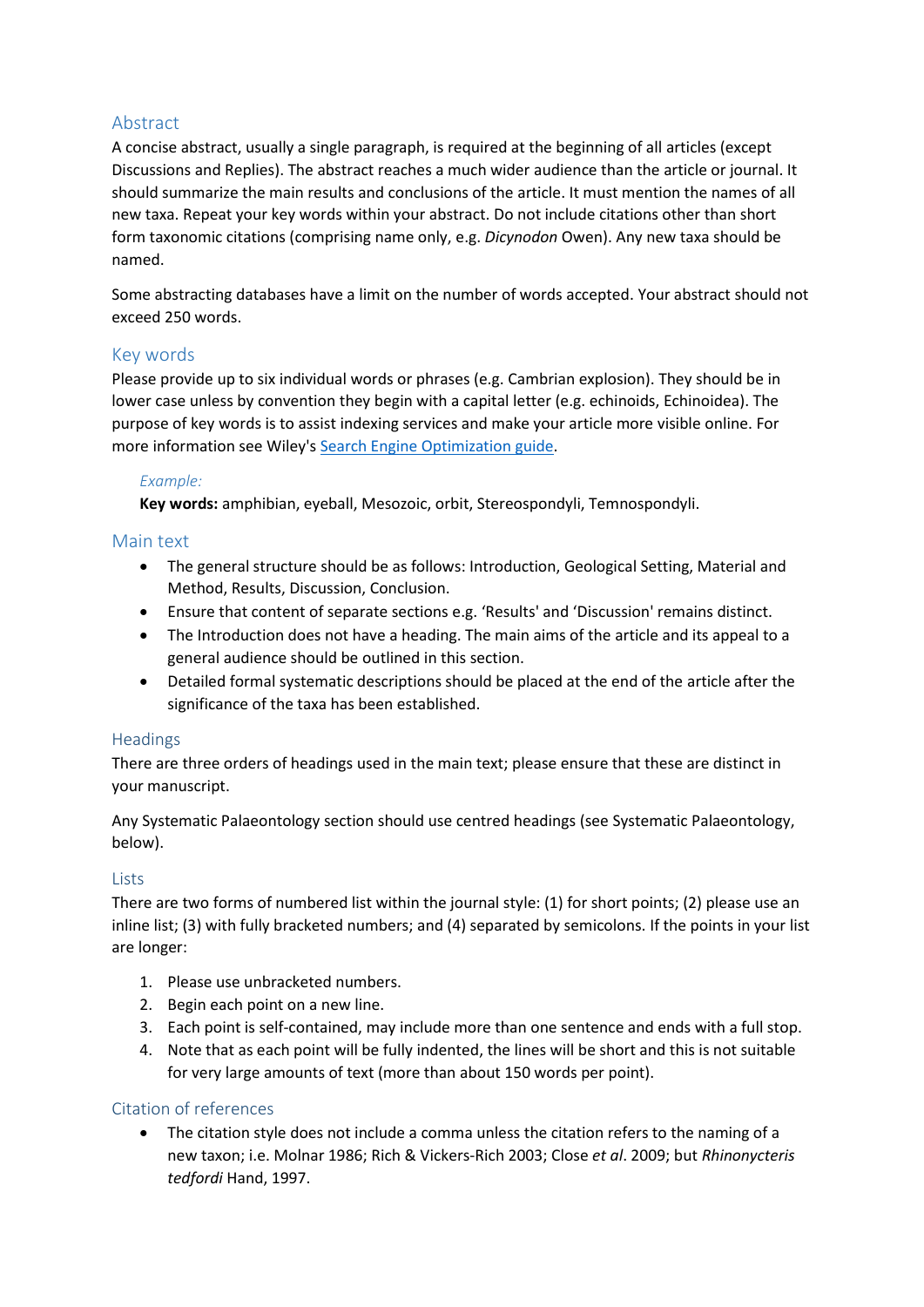- All taxonomic citations, indicating authorship of a taxon, must be included in the references if they include a date.
- Use *'et al.*' for three or more authors (including taxonomic citations).
- Consecutive references within the same brackets should be arranged chronologically and separated by semicolons; for those by the same author, dates should be separated by commas (e.g. Name 1990; Nomen 2013, 2015).
- Published work should always be discussed in the past tense (e.g. Smith (2013) described…)
- The style of author name prefixes will depend on an author's country of origin and the nature of the prefix. If the prefix is included in the citation it is usually used to order the name in the list (e.g. Huene referenced as HUENE, F. VON, but De la Beche; referenced as DE LA BECHE, H. T. not BECHE, H. T. DE LA).
- References in press (i.e. accepted for publication) should be indicated as such (e.g. Owen in press) and must be included in the reference list.
- Citations of articles in preparation (in prep.) should not be referenced or cited. Any article that has been submitted but not yet accepted may be cited and included in the reference list during the review stage (e.g. Owen submitted), but citation and reference will be removed during the final proof stage if it has not yet been accepted.
- Personal communications should be abbreviated to pers. comm. and accompanied by the relevant year and full initials of the author.
- References to articles published online ahead of inclusion in an issue are no longer in press and should be cited with the relevant online publication date.

# *Examples:*

- Smith (2012)
- Smith & Jones (2012)
- Smith *et al*. (2012)
- (Smith 2012, 2013; Jones 2014)
- (Smith 2013*a*, *b*)
- (A. Smith, pers. comm. [year])
- (AS [= author of paper], pers. obs. [with or without date])
- (A. Smith, unpub. data [year])
- *Wintonotitan* Hocknull *et al*., 2009
- …referred to the genus *Orthograptus* Lapworth, 1873, as discussed by Mitchell (1987).

# Use of quotations

All quotations must be accompanied by a page reference. It is helpful to readers if pages are also noted in the citation when specific reference is made to a small part of a substantial work.

# Statistical notation

- The results of statistical tests should include the name of the test, the test statistic with associated degrees of freedom (d.f.; note that an F-distribution has two d.f. values) and the probability level (p). If data conform to all the assumptions of the statistical method used, precise p-values can be given, otherwise p-values should be >0.05, ≤0.05, 0.01 and 0.001.
- For more details please refer to the following editorial:

[WOOTTON, R. J. and CRAIG, J. F. 2011.](http://dx.doi.org/%2010.1111/j.1095-8649.2011.02914.x) Reporting statistical results. *Journal of Fish Biology*, **78**, 697–699.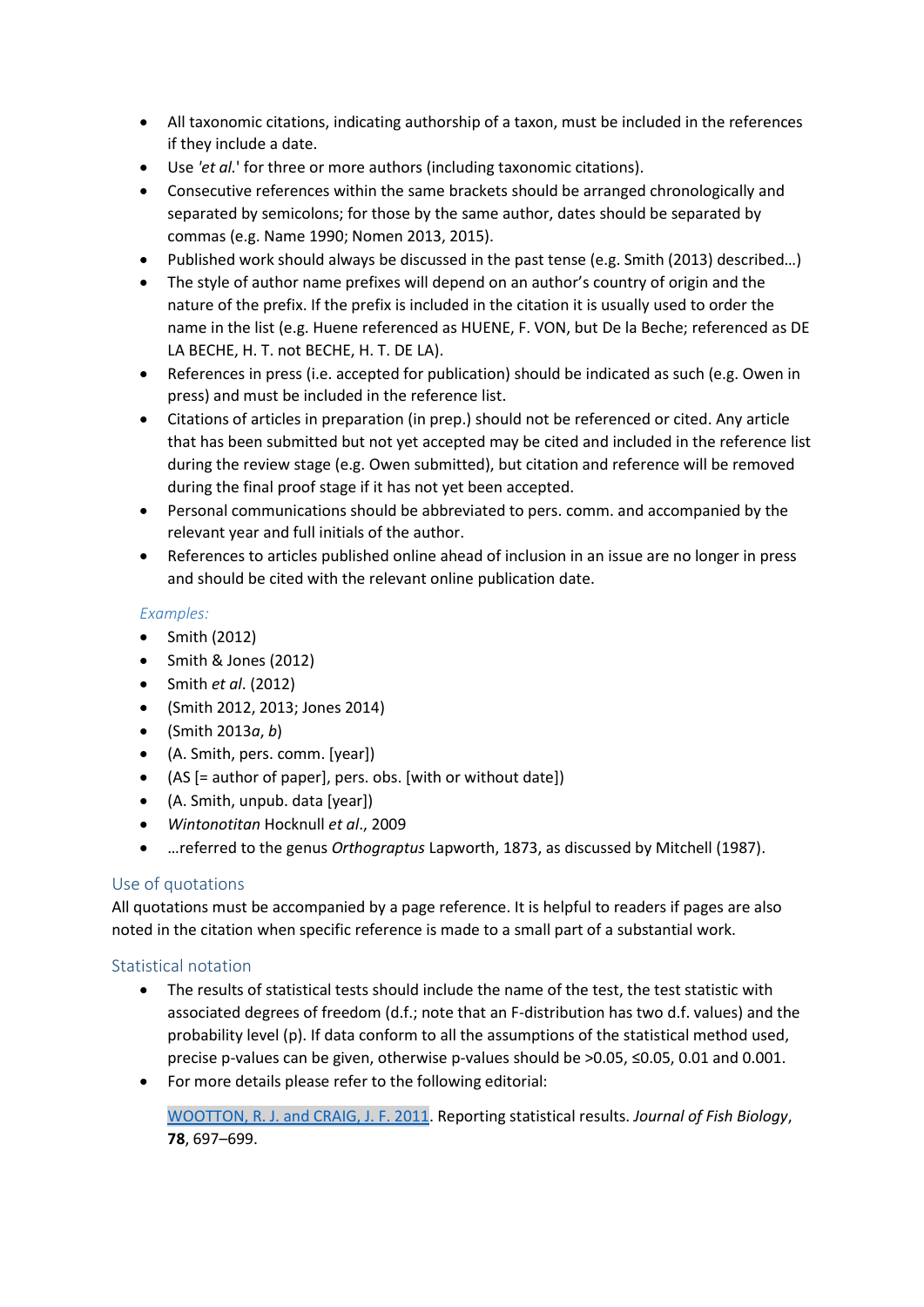#### Citation of figures and tables

- All illustrations in *Palaeontology* and *Papers in Palaeontology* are figures (not text-figures or plates).
- Figures should be numbered in the order in which they are cited in the text; in the typeset article they will generally be positioned close to their first citation (even if this is a Systematic heading).
- Figures should be cited as Figure 2C–D (Fig. 2C, D) or Figures 4–6 or (Figs 4–6).
- Table is always spelt out in full; i.e. Table 1 and (Table 1).
- Tables can be prepared in any package that is compatible with Word and Excel, and should be supplied in an editable format (i.e. not as a PDF or image file).
- Lower case initials should be used for references to figures, text-figures, plates and tables in the articles of others: e.g. Jones (1978, text-fig. 5) or (Smith 1955, pl. 1, fig. 7).

# <span id="page-10-0"></span>Systematic Palaeontology

In *Palaeontology*, systematic work should normally come at the end of an article. This may not be the case in *Papers in Palaeontology*, if the systematic work is the main focus of the paper. In both journals, the systematic section should always be introduced by a first-order heading (see [Headings,](#page-8-3) [above\)](#page-8-3). The conventions of the journals regarding a marginal or a central position of a heading within a column of text, the order of the different sections, the format for synonymies, references to illustrations and other matters can be found in issues of published in the last twelve months. The examples below cover the most common points that must be taken into account. Ensure that diagnoses, descriptions, discussions, interpretations and remarks are kept distinct.

- The level of the highest taxon used is at the discretion of the author, but must always be accompanied by an authority and year of publication unless there is a specific reason for not doing so, in which case this should be stated.
- The Systematic Palaeontology section should be preceded by a list of institutional abbreviations in alphabetical order separated by commas and semicolons, with a third-order heading, e.g.:

*Institutional abbreviations*. AMNH, American Museum of Natural History, New York, USA; NHMUK, the Natural History Museum, London, UK.

- Synonymies must be presented precisely as written in the cited text; the list should express the concept of the taxon in the view of the author(s). Additional information at the end of synonym entries may be enclosed in parentheses or brackets. Please note the pages of a reference and list all relevant plates and figures in the synonymy list. *Non* references should be inserted in chronological order within the list, not at the end of the list.
- The mandatory provisions of, and recommendations in, the current editions of the International Code of Nomenclature for algae, fungi and plants (ICN) and International Code of Zoological Nomenclature (ICZN) must be followed unless there is good reason to do otherwise, in which case this should be justified.
- Phylogenetic nomenclature is acceptable, including rank-free suprageneric taxonomy.
- The generic name must be given in full at the first mention of a species. It may be abbreviated subsequently to the initial capital letter followed by a full stop unless confusion with another genus is likely or if the name is used at the start of a sentence.
- If new zoological taxa are named, these must be registered with ZooBank as soon as the paper is accepted for publication without further revision (not on submission). A placeholder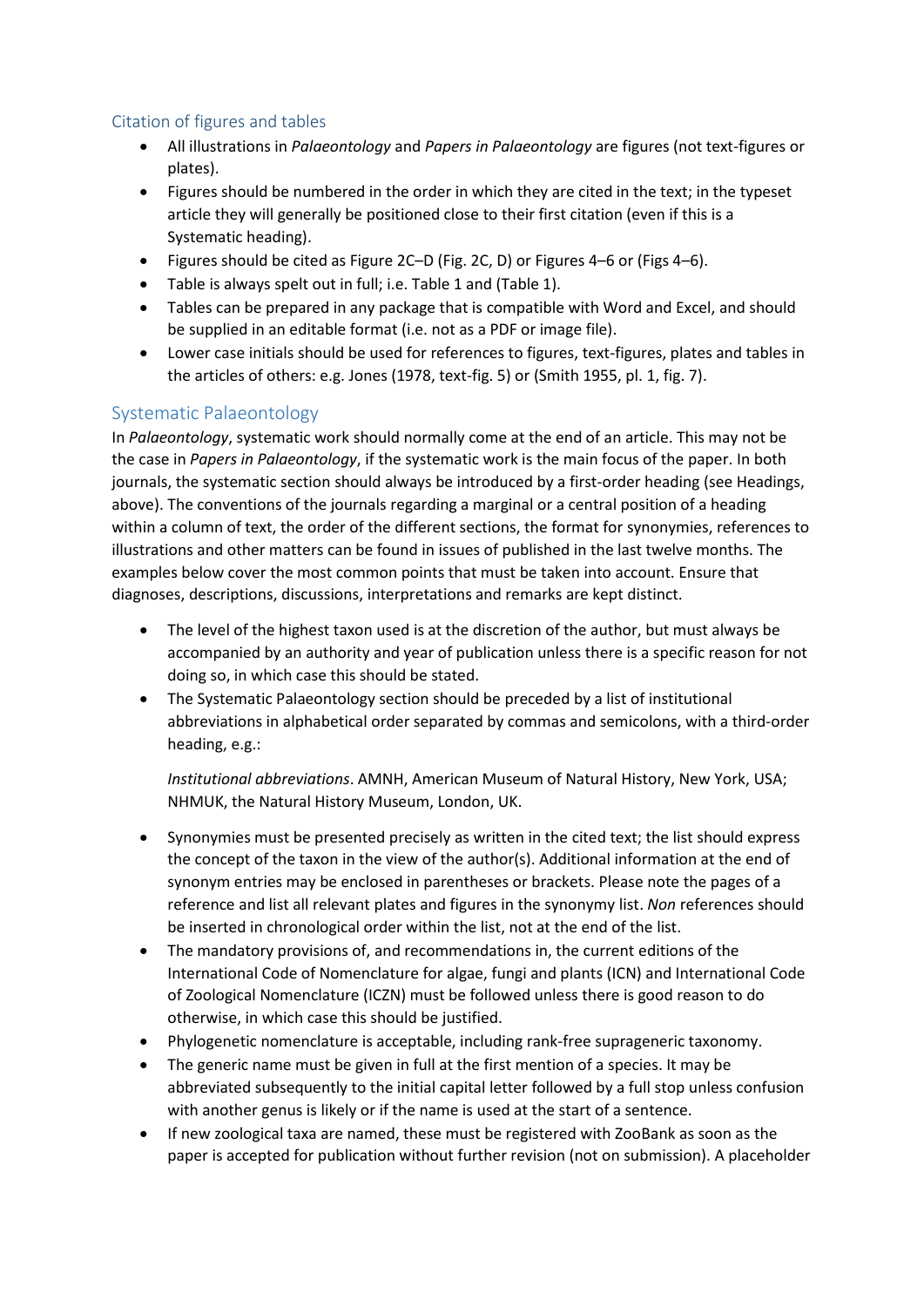for the LSID for each taxon should be included in the in the Systematic Palaeontology section and a note of the paper registration to the Data Archiving Statement (see Example 2, [below\)](#page-11-0).

- Sub-headings in the Systematic Palaeontology section are usually third-order and arranged as follows: Derivation of name (not Etymology; for new taxa); Type specimen(s) (holotype, paratypes, lectotype etc.); Material; Diagnosis; Description; Remarks; and (if applicable) Occurrence (geographical distribution and stratigraphical range).
- Most commonly for vertebrates and plants, the Description may be a second-order heading with descriptions of component parts detailed under subsequent third-order heading
- Palaeobotanical diagnoses must be in English not Latin.

#### *Example 1*

Order PHACOPIDA Salter, 1864

Suborder CHEIRURINA Harrington and Leanza, 1957

Family ENCRINURIDAE Angelin, 1854

Subfamily ENCRINURINAE Angelin, 1854

#### Genus ENCRINURUS Emmrich, 1844

*Type species*. *Entomostracites punctatus* Wahlenberg, 1818; from the Wenlock of Gotland, Sweden.

#### Subgenus ENCRINURUS (ENCRINURUS) Emmrich, 1844

*Type species*. As for genus.

*Encrinurus* (*Encrinurus*) *macrourus* Schmidt, 1859

#### Figures 4A–C, 5A–B

1859 *Encrinurus punctatus* var. *macrourus* Schmidt, p. 438.

- 1941 *Encrinurus punctatus* (Wahlenberg) 1821 [sic]; Rosenstein, pl. 2, fig. 4–4b; text-fig. 4A.
- 1962 *Encrinurus macrourus* Schmidt; Tripp, p. 469 (pars), pl. 65, figs 1, 3–4 (non fig. 2); pl. 66, fig. 1a–c; pl. 67, figs 2–4 (non fig. 1); pl. 68, figs 1, 3, ?9 (non fig. 2).

1972 *Encrinurus* (*E.*) cf. *punctatus*; Schrank, p. 38 (pars), pl. 11, fig. 4 (non figs 1–3, 5–7).

<span id="page-11-0"></span>*non* 1972 *Encrinurus* (*E*.) cf. *punctatus macrourus* Schmidt, 1859; Schrank, p. 42, pl. 12, figs 6, 7.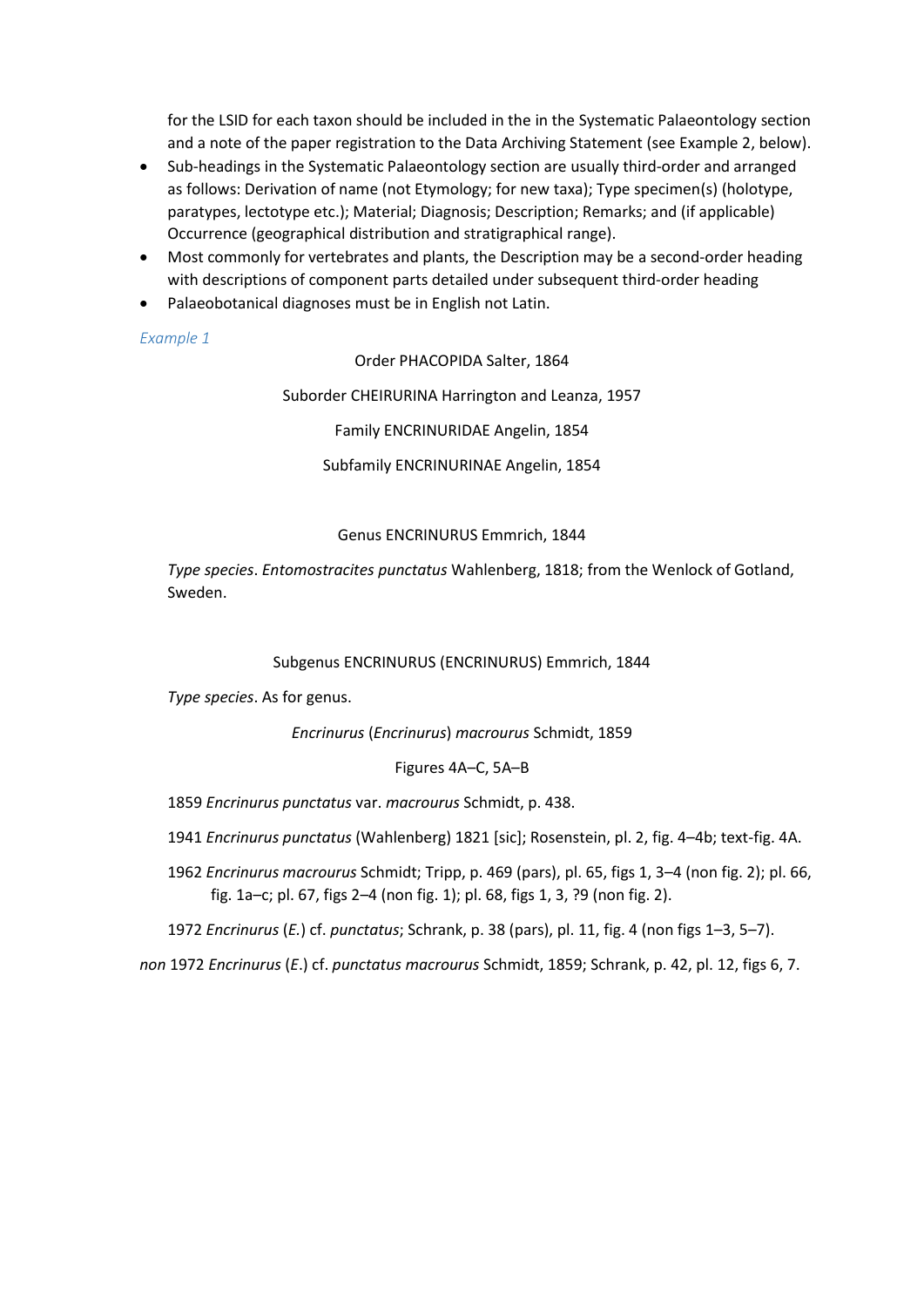#### *Example 2*

DATA ARCHIVING STATEMENT

This published work and the nomenclatural acts it contains have been registered with ZooBank: [http://zoobank.org/references/](http://zoobank.org/references/D0318B76-8359-4DD2-BA0F-38ED7A7B09D5)D0318B76-8359-4DD2-BA0F-[38ED7A7B09D5](http://zoobank.org/references/D0318B76-8359-4DD2-BA0F-38ED7A7B09D5)

TEMNOSPONDYLI Zittel, 1888

STEROSONDYLI Zittel, 1888

#### PLAGIOSAURIDAE Jaekel, 1914

#### Genus MEGALOPHTHALMA nov.

Figure 2

#### *LSID*. urn:lsid:zoobank.org:act:C63B042E-5199-4DF2-961A-3435883010BE

#### <span id="page-12-0"></span>Open nomenclature

Please follow the recommendations of [Bengston \(1988\):](http://cdn.palass.org/publications/palaeontology/volume_31/pdf/vol31_part1_pp223-227.pdf)

- **aff.** Relates a new, undescribed taxon to a named taxon: e.g. aff. *Agenus aspecies* (for a new genus); *Agenus* aff. *aspecies* (for a new species); aff. *Agenus* aff. *aspecies* (for both a new species and a new genus).
- **cf.** Indicates that the identification is provisional: e.g. cf. *Agenus aspecies* (or a provisionally assigned genus); *Agenus* cf. *aspecies* (for a provisionally identified species); cf. *Agenus* cf. *aspecies* (for both a provisionally assigned genus and a provisionally assigned species).
- **?** Indicates that the identification is uncertain: e.g. *Agenus*? *aspecies* (genus uncertain); *Agenus aspecies*? (species uncertain); *Agenus*? *aspecies*? (both genus and species uncertain).
- **sp.** (or **ssp.**) Indicates that specific identification is impossible or has not been attempted, **n. sp.** (or **n. ssp.**) that the species (or subspecies) belongs to a new species and cannot be associated with any known species.
- '...' Indicates that the name is obsolete in the immediate context of systematic interest: e.g. '*Agenus*' *aspecies* (generic name obsolete); *Agenus* '*aspecies*' (specific name obsolete); '*Agenus aspecies*' (both generic and specific name obsolete).

Where a generic name is certain, but there is not enough evidence to be absolutely sure that the specific identification is correct, please use the more concise form *Agenus* cf. *aspecies* (rather than *Agenus* cf. A. *aspecies*.

#### <span id="page-12-1"></span>Acknowledgements

Acknowledgements should be presented as a single paragraph. We recommend acknowledging the input of referees in any revised manuscript, even when the referees prefer to remain anonymous.

#### <span id="page-12-2"></span>Author contributions

The contribution of each author should be indicated briefly: refer to authors by their initials and where possible, use the same order as the initial author list. We recommend that you consider how each author has contributed to the development of the paper using roles defined here: <https://casrai.org/credit/>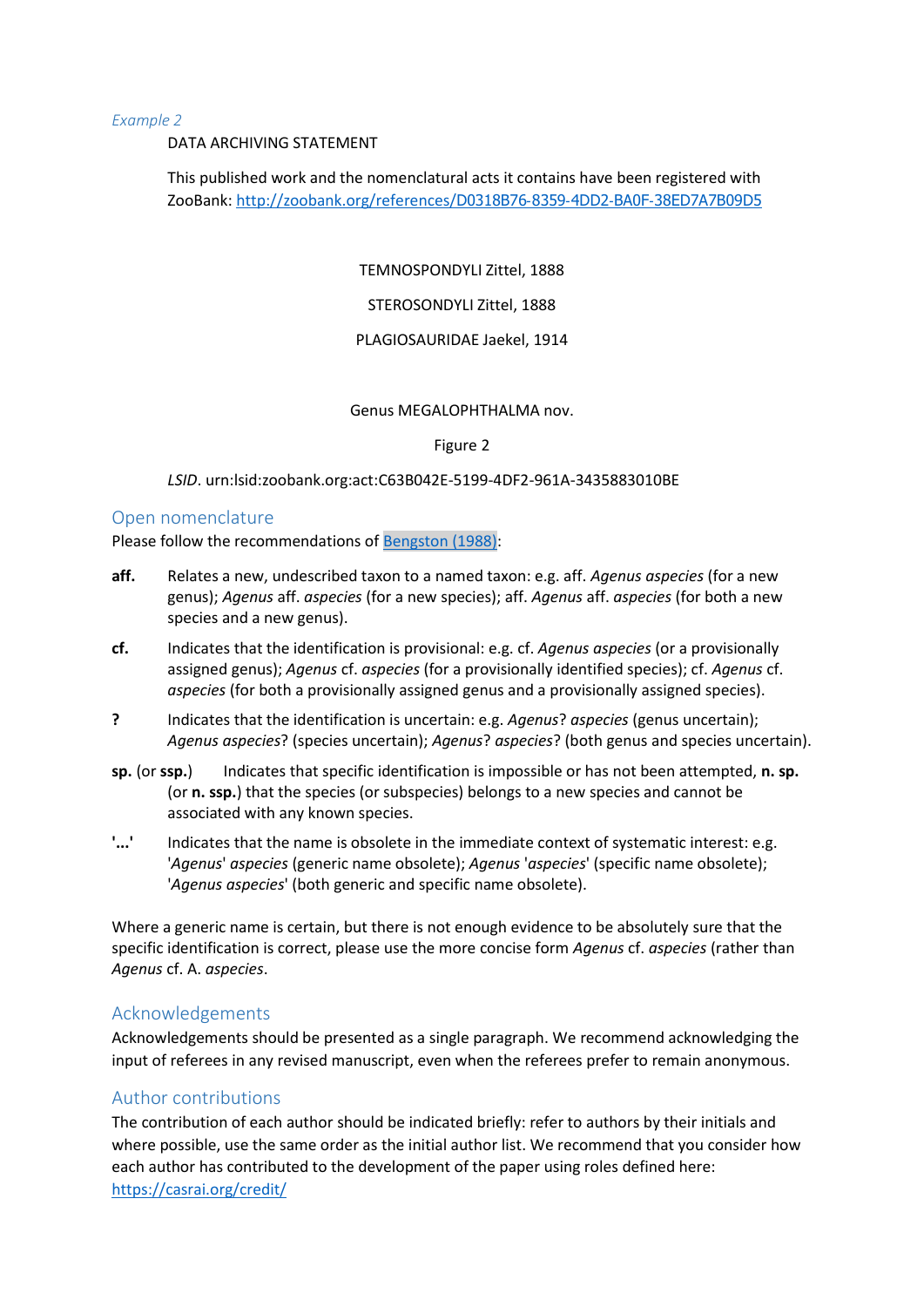# <span id="page-13-0"></span>References

- All publications cited in the text, including nomenclatural citations relating to the naming of new taxa (in the text any Systematic Palaeontology headings).
- All references should be checked carefully. They should be prepared with the original publication in hand. Incorrect entries are not only inconvenient for the reader but also cast doubt upon the general accuracy of the work.
- Articles noted as being in press must have been accepted for publication. References to unpublished abstracts and reports should be avoided unless it is essential to include them.
- Please provide all author names for each reference. The journal style using dashes for repeated names is imposed automatically as part of our production process.
- Generally, it is more important to include all the required details than to format the reference correctly.
- Examples of references prepared in the correct format are can be found in th[e Reference](https://www.palass.org/publications/palaeontology-journal#for-authors)  [Examples.](https://www.palass.org/publications/palaeontology-journal#for-authors)
- General reference style:

HUENE, F. VON 1939*a*. Die Lebensweise der Rhynchosauriden. *Paläontologische Zeitschrift*, **21**, 232–238.

• References should be sorted alphabetically by first author, then by number of authors (one; two; three or more) then chronologically within one-author group, alphabetically within the two-author group, and chronologically within the three or more authors group:

JONES, B. 2014. SMITH, A. 2013. SMITH, A. and BROWN, B. 2012. SMITH, A. and JONES, B. 2011. SMITH, C., JONES, B. and BROWN, D. 2011. SMITH, A., BROWN, D. and JONES, B. 2012*a*. SMITH, A., ARCHER, E. and JONES, B. 2012*b*.

- If there are two (or more) references with identical citations (e.g. Smith *et al*. 2012, in the example above) please list these in the order in which they are cited in the text, irrespective of publication order, or alphabetical order of second author. Thus, Smith *et al*. 2012*a* should be cited before Smith *et al*. 2014*b*, whichever reference this is.
- All journal titles should be given in full (with the exception of *Proceedings of the Royal Society B*).
- Titles in non-Latin alphabets can be translated rather than transliterated, and the original language stated in brackets at the end, e.g. [in Russian]
- The punctuation styles  $\ll \gg$  and  $\mu$  "should be translated as ''.
- For books (including volumes containing collections of articles), the name of the publisher should be given. If it is not the first edition, this should be indicated as, e.g. 3rd edition. For journals that do not have volume numbers, the year is given in bold type instead. Plate and figure numbers should **not** be given unless these are printed outside the stated page range. Publisher location is not required for recent publications.

GALLOIS, R. W. 1965. *British regional geology: The Wealden District*. 4th edition. HMSO for the Institute of Geological Sciences, London, 101 pp.